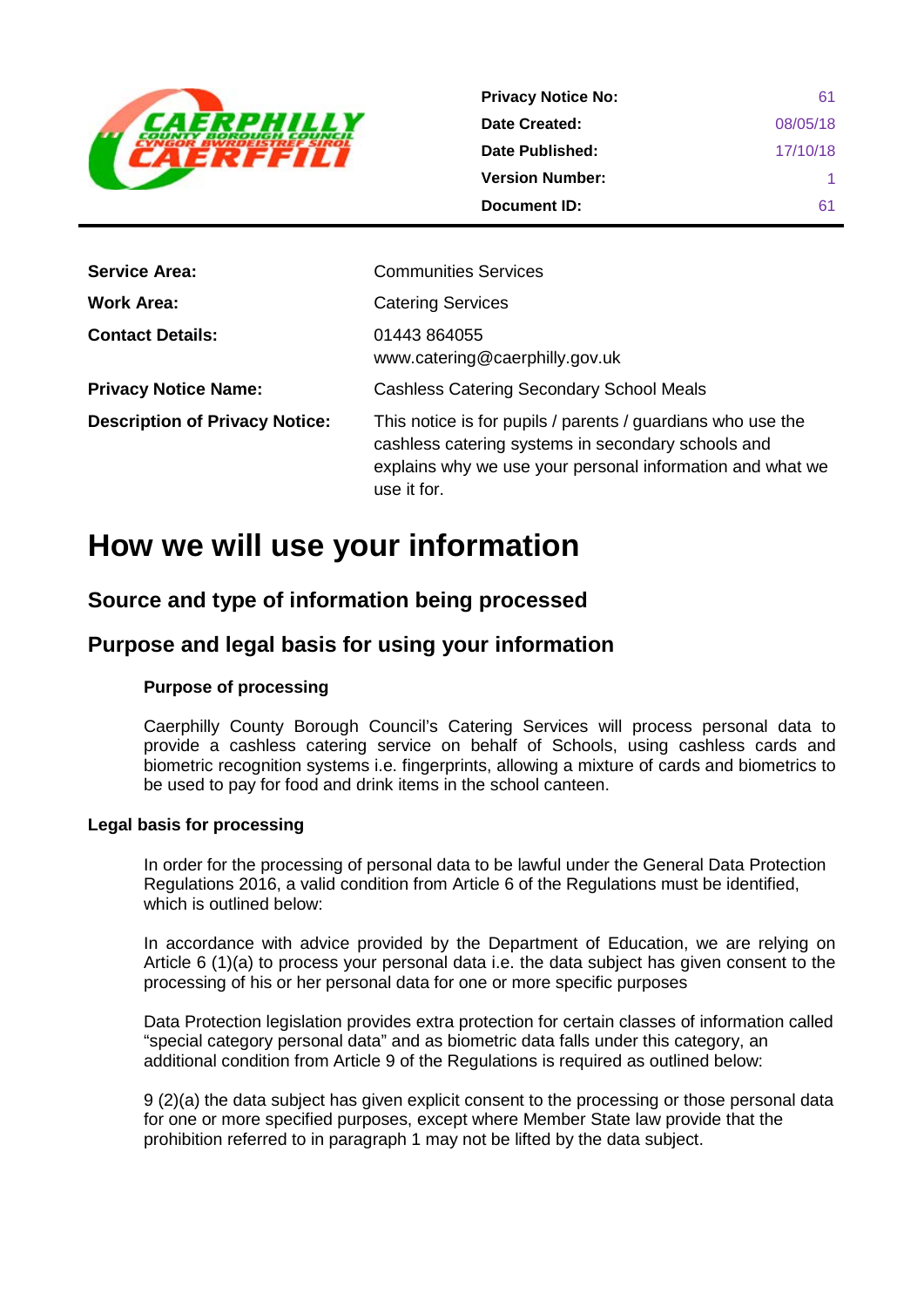#### **The right to withdraw consent**

You have the right to withdraw your consent to the processing of this information. To withdraw your consent, please contact the Service Area whose details are contained at the top of this document.

# **Who will have access to your information**

### **Identity of Data Controller and Data Protection Officer**

The Data Controller for your information is Caerphilly County Borough Council.

The Data Protection Officer is:

Ms Joanne Jones Corporate Information Governance Manager / Data Protection Officer Email: dataprotection@caerphilly.gov.uk Tel: 01443 864322

Other Data Controllers may also be responsible for your information, depending on the specific circumstances. Please contact the Service Area for further information.

#### **Details of main users of your information**

Caerphilly County Borough Council – Catering Services and Information Technology Services.

Uniware Systems Limited – software provider

**School** 

#### **Details of any sharing of your information within Caerphilly county borough council**

Any queries in relation to the processing of biometrics data may be shared with other departments within the council e.g. IT for any system problems

#### **Details of any sharing of your information with other organisations**

Uniware Systems will resolve or assist Caerphilly County Borough Council in answering queries or system problems.

#### **Details of any external data processors**

Uniware Systems Limited, 84/85 Riverside III Sir Thomas Longley Road, Rochester Kent ME2 4BH

#### **Details of transfers to any countries outside of the European Economic Area**

There are no transfers to any countries outside of the EEA.